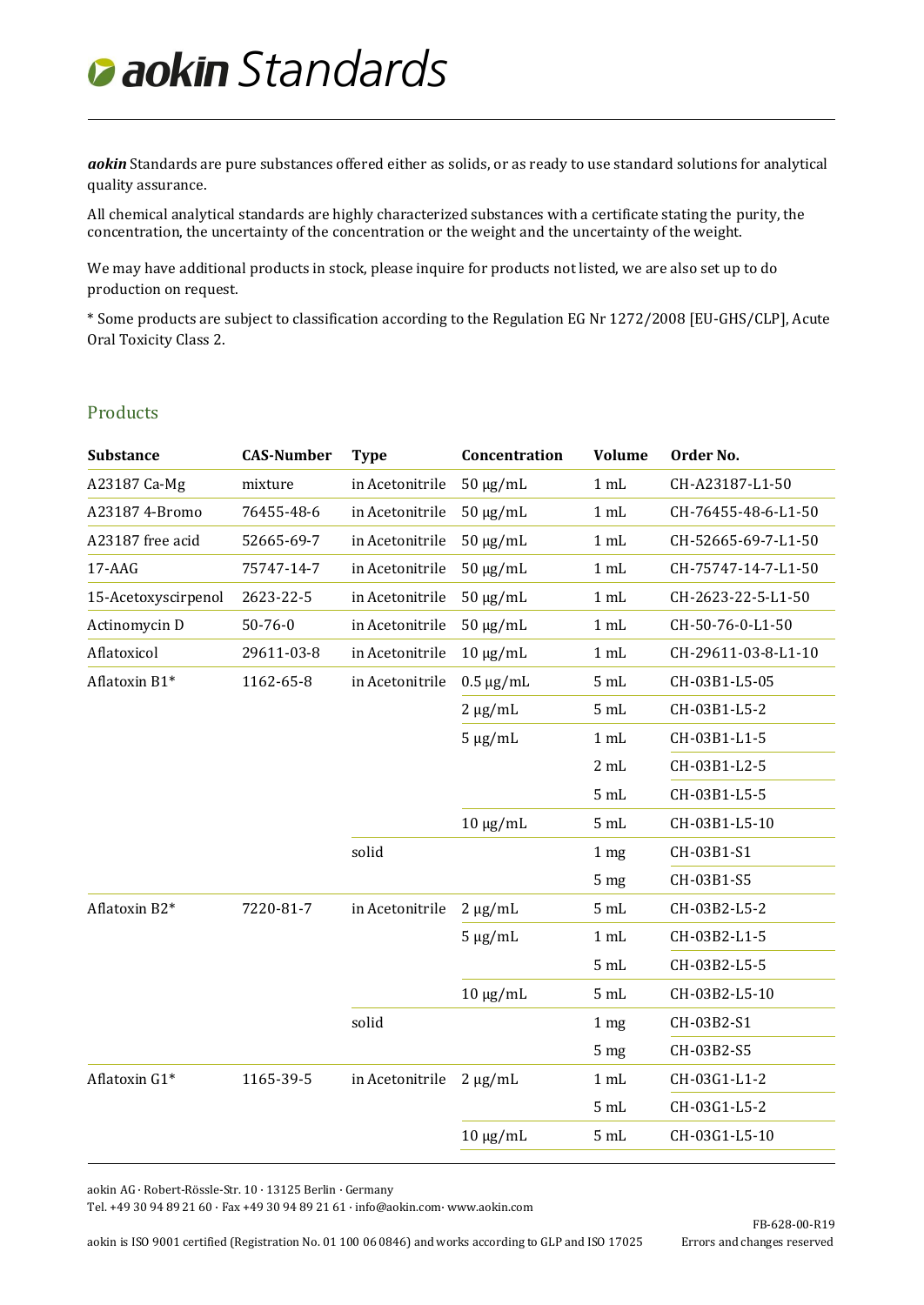| <b>Substance</b> | <b>CAS-Number</b> | <b>Type</b>     | Concentration  | <b>Volume</b>     | Order No.           |
|------------------|-------------------|-----------------|----------------|-------------------|---------------------|
|                  |                   |                 | $20 \mu g/mL$  | 1 mL              | CH-03G1-L1-20       |
|                  |                   |                 |                | 5 mL              | CH-03G1-L5-20       |
|                  |                   | solid           |                | 1 mg              | CH-03G1-S1          |
|                  |                   |                 |                | 5 <sub>mg</sub>   | CH-03G1-S5          |
| Aflatoxin G2*    | 7241-98-7         | in Acetonitrile | $2 \mu g/mL$   | 1 mL              | CH-03G2-L1-2        |
|                  |                   |                 |                | 5 mL              | CH-03G2-L5-2        |
|                  |                   |                 | $5 \mu g/mL$   | 1 mL              | CH-03G2-L1-5        |
|                  |                   |                 |                | 5 mL              | CH-03G2-L5-5        |
|                  |                   |                 | $10 \mu g/mL$  | 5 mL              | CH-03G2-L5-10       |
|                  |                   | solid           |                | 1 <sub>mg</sub>   | CH-03G2-S1          |
|                  |                   |                 |                | 5 mg              | CH-03G2-S5          |
| Aflatoxin M1*    | 6795-23-9         | in Acetonitrile | $0.5 \mu g/mL$ | 1 mL              | CH-03M1-L1-05       |
|                  |                   |                 |                | 5 mL              | CH-03M1-L5-05       |
|                  |                   |                 | $10 \mu g/mL$  | 1 mL              | CH-03M1-L1-10       |
|                  |                   |                 |                | 5 mL              | CH-03M1-L5-10       |
|                  |                   | solid           |                | 0.1 <sub>mg</sub> | CH-03M1-S01         |
|                  |                   |                 |                | 1 mg              | CH-03M1-S1          |
| Aflatoxin M2*    | 6885-57-0         | in Acetonitrile | $0.5 \mu g/mL$ | 1 mL              | CH-6885-57-0-L1-05  |
| Aflatoxin Q1     | 52819-96-2        | in Acetonitrile | $0.5 \mu g/mL$ | 1 mL              | CH-52819-96-2-L1-05 |
| Aflatoxin total* | mixture           | in Acetonitrile |                | 1 mL              | CH-03-L1-001        |
|                  |                   | <b>B1</b>       | $1 \mu g/mL$   |                   |                     |
|                  |                   | B <sub>2</sub>  | $1 \mu g/mL$   |                   |                     |
|                  |                   | G1              | $1 \mu g/mL$   |                   |                     |
|                  |                   | G <sub>2</sub>  | $1 \mu g/mL$   |                   |                     |
| Aflatoxin total* | mixture           | in Acetonitrile |                | $2 \mathrm{mL}$   | CH-03-L2-001        |
|                  |                   | <b>B1</b>       | $1 \mu g/mL$   |                   |                     |
|                  |                   | B <sub>2</sub>  | $1 \mu g/mL$   |                   |                     |
|                  |                   | G1              | $1 \mu g/mL$   |                   |                     |
|                  |                   | G2              | $1 \mu g/mL$   |                   |                     |
| Aflatoxin total* | mixture           | in Acetonitrile |                | 5 mL              | CH-03-L5-001        |
|                  |                   | <b>B1</b>       | $1 \mu g/mL$   |                   |                     |
|                  |                   | B <sub>2</sub>  | $1 \mu g/mL$   |                   |                     |
|                  |                   | G1              | $1 \mu g/mL$   |                   |                     |
|                  |                   | G2              | $1 \mu g/mL$   |                   |                     |

aokin AG · Robert-Rössle-Str. 10 · 13125 Berlin · Germany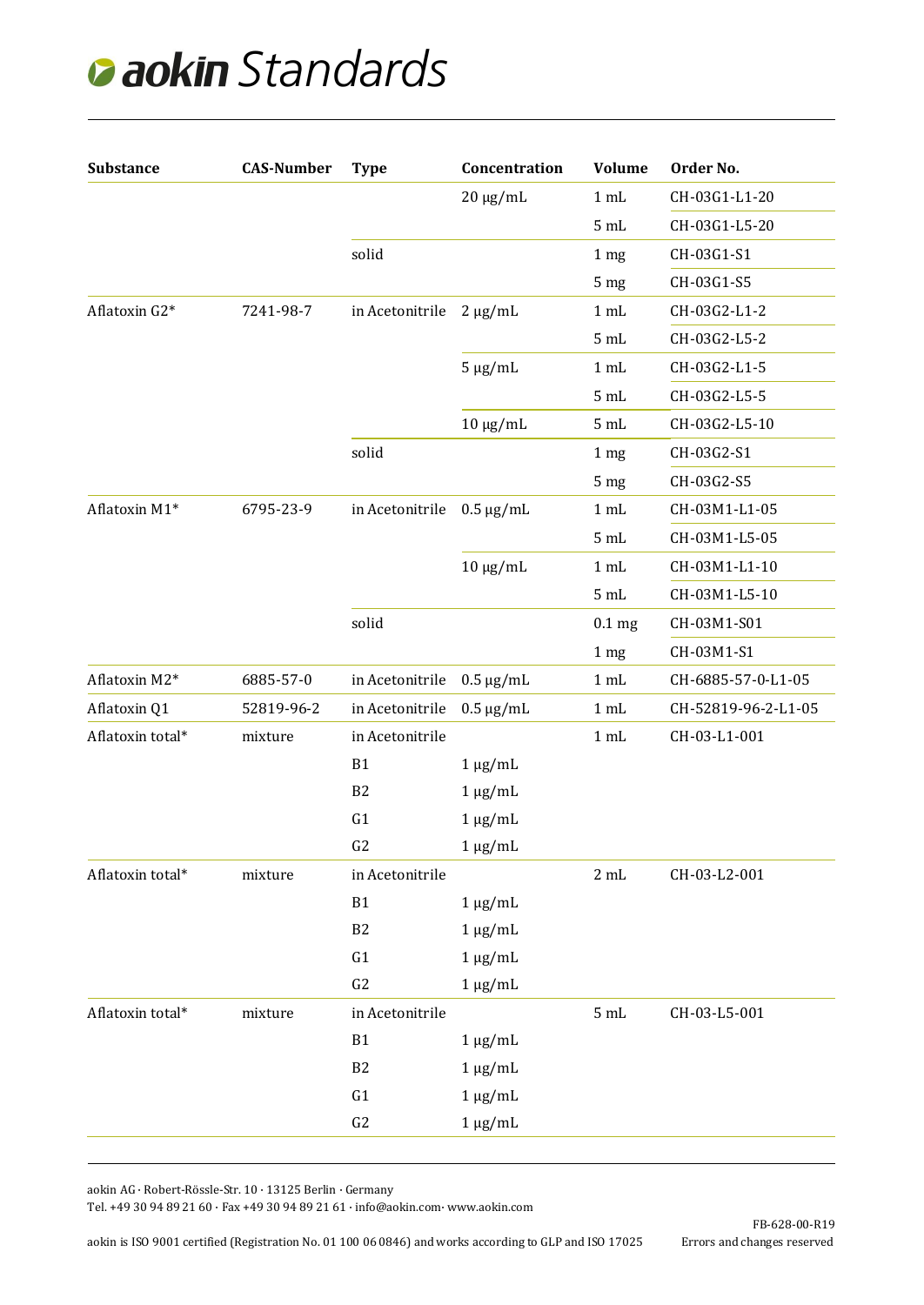| <b>Substance</b>                                          | <b>CAS-Number</b> | <b>Type</b>                         | Concentration         | <b>Volume</b> | Order No.           |
|-----------------------------------------------------------|-------------------|-------------------------------------|-----------------------|---------------|---------------------|
| Aflatoxin total*                                          | mixture           | in Acetonitrile                     |                       | 1 mL          | CH-03-L1-205        |
|                                                           |                   | <b>B1</b>                           | $2 \mu g/mL$          |               |                     |
|                                                           |                   | B <sub>2</sub>                      | $0.5 \mu g/mL$        |               |                     |
|                                                           |                   | G1                                  | $2 \mu g/mL$          |               |                     |
|                                                           |                   | G <sub>2</sub>                      | $0.5 \mu g/mL$        |               |                     |
| Aflatoxin total*                                          | mixture           | in Acetonitrile                     |                       | 2 mL          | CH-03-L2-205        |
|                                                           |                   | <b>B1</b>                           | $2 \mu g/mL$          |               |                     |
|                                                           |                   | B <sub>2</sub>                      | $0.5 \mu g/mL$        |               |                     |
|                                                           |                   | G1                                  | $2 \mu g/mL$          |               |                     |
|                                                           |                   | G <sub>2</sub>                      | $0.5 \mu g/mL$        |               |                     |
| Aflatoxin total*                                          | mixture           | in Acetonitrile                     |                       | 5 mL          | CH-03-L5-205        |
|                                                           |                   | B <sub>1</sub>                      | $2 \mu g/mL$          |               |                     |
|                                                           |                   | B <sub>2</sub>                      | $0.5 \mu g/mL$        |               |                     |
|                                                           |                   | G1                                  | $2 \mu g/mL$          |               |                     |
|                                                           |                   | G <sub>2</sub>                      | $0.5 \mu g/mL$        |               |                     |
| Alamethicin                                               | 27061-78-5        | in Acetonitrile                     | $50 \mu g/mL$         | 1 mL          | CH-27061-78-5-L1-50 |
| Aloe Emodin                                               | 481-72-1          | in Acetonitrile                     | $50 \mu g/mL$         | 1 mL          | CH-481-72-1-L1-50   |
| Alpha Zearalanol                                          | 26538-44-3        | in Acetonitrile                     | $50 \mu g/mL$         | 1 mL          | CH-26538-44-3-L1-50 |
| Alpha Zearalenol                                          | 36455-72-8        | in Acetonitrile                     | $50 \mu g/mL$         | 1 mL          | CH-36455-72-8-L1-50 |
| (-)-Altenuene                                             | 889101-41-1       | Dried down for<br>reconstitution    | $10 \mu g/mL$         | 1 mL          | A-10008-L1-10       |
| (-)-Altenuene-<br>(methoxy-d3, methyl- 889101-41-1<br>d3) |                   | Dried down for<br>reconstitution    | $10 \mu g/mL$         | 1 mL          | A-20105-L1-10       |
| Altenuisol                                                | 42719-66-4        | Dried down for<br>reconstitution    | $10~\upmu\text{g/mL}$ | 1 mL          | A-10036-L1-10       |
| Altenuisol-d3                                             | 1188382-26-4      | Dried down for<br>reconstitution    | $10 \mu g/mL$         | 1 mL          | A-20166-L1-10       |
| Altenusin                                                 | 31186-12-6        | Dried down for<br>reconstitution    | $10 \mu g/mL$         | 1 mL          | A-10019-L1-10       |
| Altenusin-d3                                              | 31186-12-6        | Dried down for<br>reconstitution    | $10 \mu g/mL$         | 1 mL          | A-20104-L1-10       |
| Alternariatoxin Mix                                       | mixture           | in MeOH                             |                       | 1 mL          | CH-10009MIX-L1-C1   |
|                                                           |                   | Altenuene                           | $0.5 \mu g/mL$        |               |                     |
|                                                           |                   | Alterariol                          | $0.5 \mu g/mL$        |               |                     |
|                                                           |                   | Alternariol-<br>monomethyl<br>ether | $0.5 \mu g/mL$        |               |                     |

aokin AG · Robert-Rössle-Str. 10 · 13125 Berlin · Germany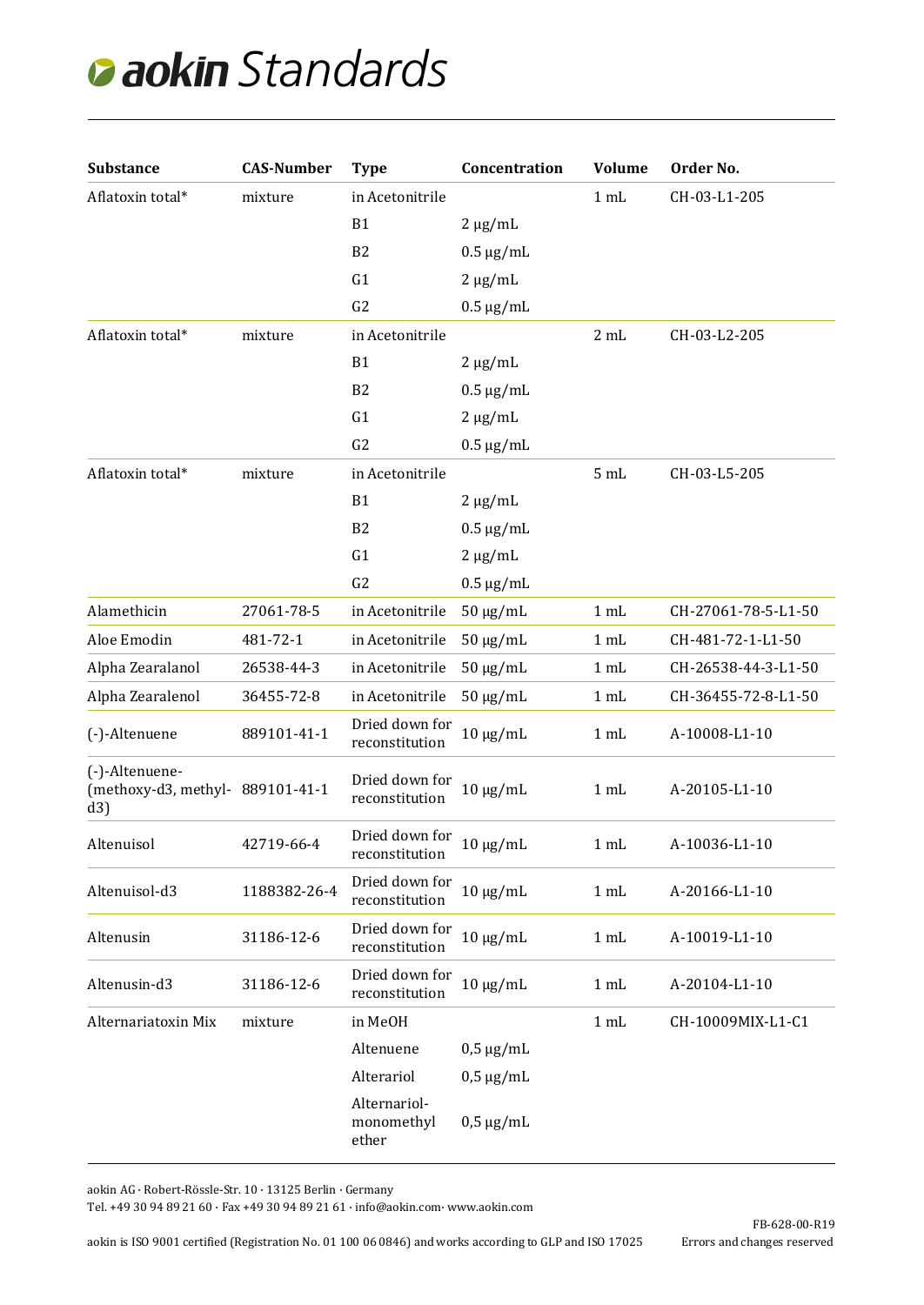| <b>Substance</b>                      | <b>CAS-Number</b> | <b>Type</b>                      | Concentration  | <b>Volume</b>  | Order No.                 |
|---------------------------------------|-------------------|----------------------------------|----------------|----------------|---------------------------|
|                                       |                   | Tentoxin                         | $2,5 \mu g/mL$ |                |                           |
|                                       |                   | Teunazonic acid 5 µg/mL          |                |                |                           |
| Alternariol                           | 641-38-3          | Dried down for<br>reconstitution | $10 \mu g/mL$  | $1 \text{ mL}$ | A-10009-L1-10             |
| Alternariol-<br>monomethyl ether      | 26894-49-5        | in Acetonitrile                  | $50 \mu g/mL$  | 1 mL           | A-26894-49-5-L1-50        |
| Alternariol-d3                        | 641-38-3          | Dried down for<br>reconstitution | $10 \mu g/mL$  | $1 \text{ mL}$ | A-20088-L1-10             |
| Alternariol-9-<br>monomethyl ether    | 1488351-25-2      | Dried down for<br>reconstitution | $10 \mu g/mL$  | $1 \text{ mL}$ | A-10010-L1-10             |
| Alternariol-9-<br>monomethyl ether-d3 | 1488351-25-2      | Dried down for<br>reconstitution | $10 \mu g/mL$  | $1 \text{ mL}$ | A-20089-L1-10             |
| Altertoxin                            | 56258-32-3        | in Acetonitrile                  | $10 \mu g/mL$  | 1 mL           | CH-56258-32-3-L1-10       |
| 7-Amino-Actinomycin<br>D              | 7240-37-1         | in Acetonitrile                  | $50 \mu g/mL$  | 1 mL           | CH-7240-37-1-L1-50        |
| Anisomycin                            | 22862-76-6        | in Acetonitrile                  | $100 \mu g/mL$ | 1 mL           | CH-22862-76-6-L1-100      |
| Ansamitocin P3                        | 66584-72-3        | in Acetonitrile                  | $10 \mu g/mL$  | 1 mL           | CH-66584-72-3-L1-10       |
| Antimycin A                           | 1397-94-0         | in Acetonitrile                  | $100 \mu g/mL$ | 1 mL           | CH-1397-94-0-L1-100       |
| Aphidicolin                           | 38966-21-1        | in Acetonitrile                  | $10 \mu g/mL$  | 1 mL           | CH-38966-21-1-L1-10       |
| Apicidin                              | 183506-66-3       | in Acetonitrile                  | $10 \mu g/mL$  | 1 mL           | CH-183506-66-3-L1-10      |
| Ascomycin                             | 104987-12-4       | in Acetonitrile                  | $100 \mu g/mL$ | $1 \text{ mL}$ | CH-104987-12-4-L1-<br>100 |
| Aureothricin                          | 574-95-8-L1       | in Acetonitrile                  | $50 \mu g/mL$  | 1 mL           | CH-574-95-8-L1-50         |
| Bafilomycin A1                        | 88899-55-2        | in Acetonitrile                  | $50 \mu g/mL$  | $1 \text{ mL}$ | CH-88899-55-2-L1-50       |
| Bafilomycin B1                        | 88899-56-3        | in Acetonitrile                  | $50 \mu g/mL$  | 1 mL           | CH-88899-56-3-L1-50       |
| Beauvericin                           | 26048-05-5        | in Acetonitrile                  | $50 \mu g/mL$  | 1 mL           | CH-26048-05-5-L1-50       |
| <b>Blasticidin S.HCl</b>              | 3513-03-9         | in Acetonitrile                  | $50 \mu g/mL$  | 1 mL           | CH-3513-03-9-L1-50        |
| Bleomycin sulfate                     | 9041-93-4         | in Acetonitrile                  | $50 \mu g/mL$  | 1 mL           | CH-9041-93-4-L1-50        |
| Bongkrekic Acid                       | 11076-19-0        | in Acetonitrile                  | $10 \mu g/mL$  | 1 mL           | CH-11076-19-0-L1-10       |
| Borrelidin                            | 7184-60-3         | in Acetonitrile                  | $50 \mu g/mL$  | 1 mL           | CH-7184-60-3-L1-50        |
| Brefeldin A                           | 20350-15-6        | in Acetonitrile                  | $50 \mu g/mL$  | 1 mL           | CH-20350-15-6-L1-50       |
| Castanospermine                       | 79831-76-8        | in Acetonitrile                  | $50 \mu g/mL$  | 1 mL           | CH-79831-76-8-L1-50       |
| Celastrol (tripterine)                | 34157-83-0        | in Acetonitrile                  | $50 \mu g/mL$  | 1 mL           | CH-34157-83-0-L1-50       |
| Cercosporin                           | 35082-49-6        | in Acetonitrile                  | $10 \mu g/mL$  | 1 mL           | CH-35082-49-6-L1-10       |
| Cerulenin                             | 17397-89-6        | in Acetonitrile                  | $50 \mu g/mL$  | 1 mL           | CH-17397-89-6-L1-50       |
| Chaetocin                             | 28097-03-2        | in Acetonitrile                  | $50 \mu g/mL$  | 1 mL           | CH-28097-03-2-L1-50       |
| Chaetoglobosin A                      | 50335-03-0        | in Acetonitrile                  | $50 \mu g/mL$  | $1 \text{ mL}$ | CH-50335-03-0-L1-50       |

aokin AG · Robert-Rössle-Str. 10 · 13125 Berlin · Germany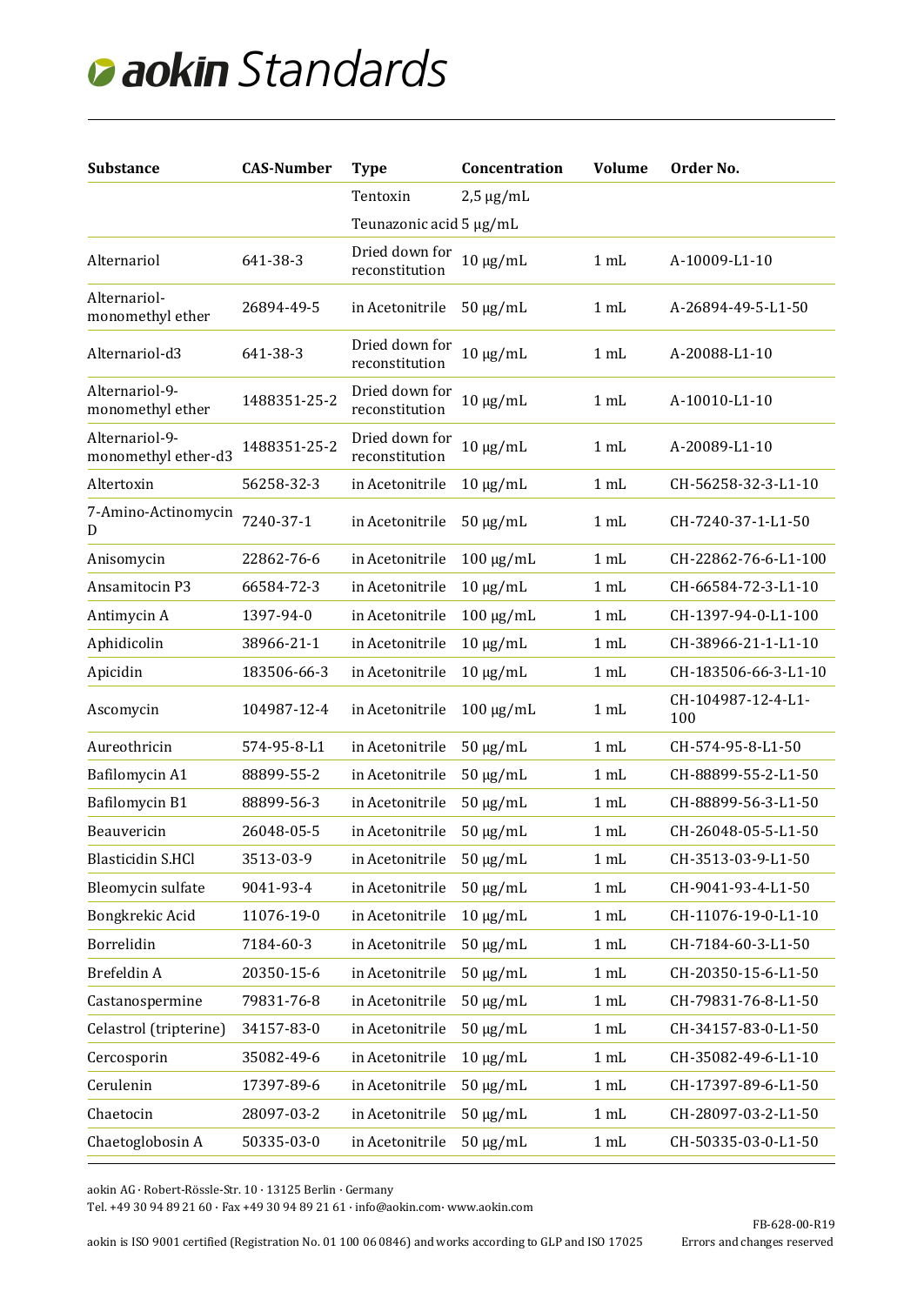| <b>Substance</b>                       | <b>CAS-Number</b> | <b>Type</b>                      | Concentration  | <b>Volume</b>   | Order No.            |
|----------------------------------------|-------------------|----------------------------------|----------------|-----------------|----------------------|
| Chelerythrine Cl                       | 3895-92-9         | in Acetonitrile                  | $50 \mu g/mL$  | 1 mL            | CH-3895-92-9-L1-50   |
| Chromomycin A3                         | 7059-24-7         | in Acetonitrile                  | $50 \mu g/mL$  | 1 mL            | CH-7059-24-7-L1-50   |
| Citreoviridin                          | 25425-12-1        | in Acetonitrile                  | $50 \mu g/mL$  | 1 mL            | CH-25425-12-1-L1-50  |
| Citrinin                               | 518-75-2          | in Acetonitrile                  | $100 \mu g/mL$ | 1 mL            | CH-518-75-2-L1-100   |
| Concanamycin A                         | 80890-47-7        | in Acetonitrile                  | $10 \mu g/mL$  | 1 mL            | CH-80890-47-7-L1-10  |
| Cordycepin                             | 73-03-0           | in Acetonitrile                  | $100 \mu g/mL$ | 1 mL            | CH-73-03-0-L1-100    |
| Curvularin                             | 10140-70-2        | in Acetonitrile                  | $100 \mu g/mL$ | 1 mL            | CH-10140-70-2-L1-100 |
| Cyclopamine                            | 4449-51-8         | in Acetonitrile                  | $100 \mu g/mL$ | 1 mL            | CH-4449-51-8-L1-100  |
| Cyclopiazonic Acid                     | 18172-33-3        | in Acetonitrile                  | $100 \mu g/mL$ | 1 mL            | CH-18172-33-3-L1-100 |
| Cytochalasin A                         | 14110-64-6        | in Acetonitrile                  | $100 \mu g/mL$ | 1 mL            | CH-14110-64-6-L1-100 |
| Cytochalasin B                         | 14930-96-2        | in Acetonitrile                  | $100 \mu g/mL$ | 1 mL            | CH-14930-96-2-L1-100 |
| Cytochalasin C                         | 22144-76-9        | in Acetonitrile                  | $10 \mu g/mL$  | 1 mL            | CH-22144-76-9-L1-10  |
| Cytochalasin D                         | 22144-77-0        | in Acetonitrile                  | $10 \mu g/mL$  | 1 mL            | CH-22144-77-0-L1-10  |
| Cytochalasin E                         | 36011-19-5        | in Acetonitrile                  | $50 \mu g/mL$  | 1 mL            | CH-36011-19-5-L1-50  |
| Dehydroaltenusin                       | 31186-13-7        | Dried down for<br>reconstitution | $10 \mu g/mL$  | 1 mL            | A-10029-L1-10        |
| Dehydroaltenusin-d3                    | 31186-13-7        | Dried down for<br>reconstitution | $10 \mu g/mL$  | 1 mL            | A-20103-L1-10        |
| Dehydrocurvularin 10, 21178-57-4<br>11 |                   | in Acetonitrile                  | $50 \mu g/mL$  | 1 mL            | CH-21178-57-4-L1-50  |
| Deoxynivalenol                         | 51481-10-8        | in Acetonitrile                  | $100 \mu g/mL$ | 1 mL            | CH-02-L1-100         |
|                                        |                   |                                  |                | 5mL             | CH-02-L5-100         |
|                                        |                   | solid                            |                | 1 <sub>mg</sub> | CH-02-S1             |
|                                        |                   |                                  |                | 5 mg            | CH-02-S5             |
| Deoxynivalenol-15-<br>Acetyl           | 88337-96-6        | in Acetonitrile 50 µg/mL         |                | 1 mL            | CH-0215-L1-50        |
| Deoxynivalenol-3-<br>Acetyl            | 50722-38-8        | in Acetonitrile                  | $50 \mu g/mL$  | 1 mL            | CH-023-L1-50         |
| Deoxynivalenol-3-<br>Glucoside         | 131180-21-7       | in Acetonitrile                  | $10 \mu g/mL$  | 1 mL            | B-02-L1-10           |
| Deoxynojirimycin-1                     | 19130-96-2        | in Acetonitrile                  | $100 \mu g/mL$ | 1 mL            | CH-19130-96-2-L1-100 |
| Destruxin A                            | 6686-70-0         | in Acetonitrile                  | $1 \mu g/mL$   | 1 mL            | CH-6686-70-0-L1-1    |
| Destruxin B                            | 2503-26-6         | in Acetonitrile                  | $1 \mu g/mL$   | 1 mL            | CH-2503-26-6-L1-1    |
| Diacetoxyscirpenol                     | 2270-40-8         | in Acetonitrile                  | $50 \mu g/mL$  | 1 mL            | CH-2270-40-8-L1-50   |
| Dihydrocytochalasin B 39156-67-7       |                   | in Acetonitrile                  | $10 \mu g/mL$  | 1 mL            | CH-39156-67-7-L1-10  |
| Dihydroergocristine<br>Mesylate        | 24730-10-7        | in Acetonitrile                  | $10 \mu g/mL$  | 1 mL            | CH-24730-10-7-L1-10  |

aokin AG · Robert-Rössle-Str. 10 · 13125 Berlin · Germany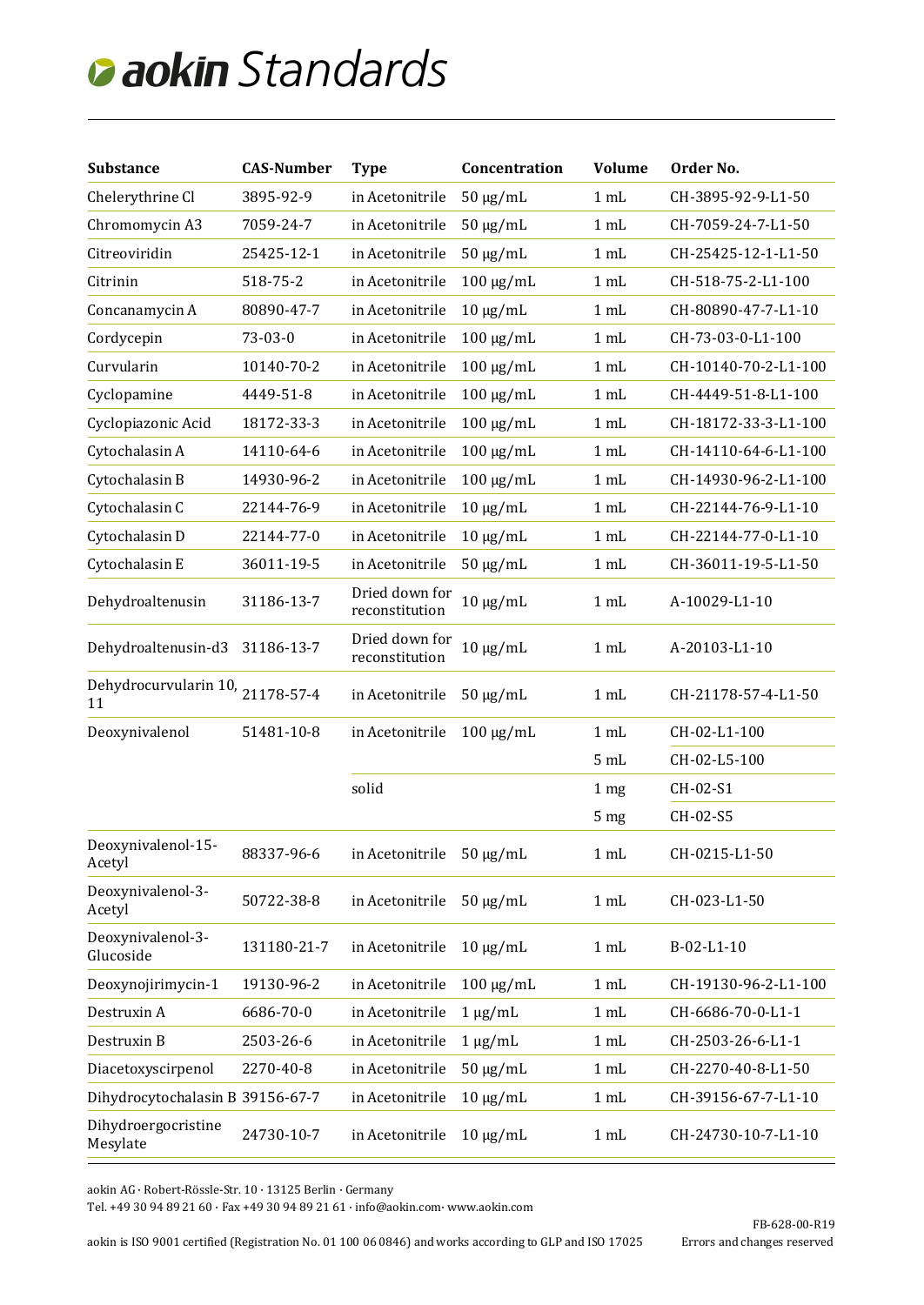| <b>Substance</b>                           | <b>CAS-Number</b> | <b>Type</b>                           | Concentration   | <b>Volume</b>   | Order No.                 |
|--------------------------------------------|-------------------|---------------------------------------|-----------------|-----------------|---------------------------|
| 17-DMAG                                    | 467214-20-6       | in Acetonitrile                       | $50 \mu g/mL$   | 1 mL            | CH-467214-20-6-L1-50      |
| 17-DMAG<br>hydrochloride<br>(Alvespimycin) | 467214-21-7       | in Acetonitrile                       | $50 \mu g/mL$   | 1 mL            | CH-467214-21-7-L1-50      |
| Emodin                                     | 518-82-1          | in Acetonitrile                       | $100 \mu g/mL$  | 1 mL            | CH-518-82-1-L1-100        |
| Enniatin A                                 | 2503-13-1         | in Acetonitrile                       | $10 \mu g/mL$   | 1 mL            | CH-2503-13-1-L1-10        |
| Enniatin A1                                | 4530-21-6         | in Acetonitrile                       | $10 \mu g/mL$   | 1 <sub>mL</sub> | CH-4530-21-6-L1-10        |
| Enniatin B                                 | 917-13-5          | in Acetonitrile                       | $10 \mu g/mL$   | 1 <sub>mL</sub> | CH-917-13-5-L1-10         |
| Enniatin B1                                | 19914-20-6        | in Acetonitrile                       | $10 \mu g/mL$   | $1 \text{ mL}$  | CH-19914-20-6-L1-10       |
| Enniatin complex                           | 11113-62-5        | in Acetonitrile                       | $10 \mu g/mL$   | 1 mL            | CH-11113-62-5-L1-10       |
| Epigallocatechin<br>gallate (EGCG)         | 989-51-5          | in Acetonitrile                       | $100 \mu g/mL$  | 1 mL            | CH-989-51-5-L1-100        |
| Equisetin                                  | 57749-43-6        | in Acetonitrile                       | $10 \mu g/mL$   | 1 mL            | CH-57749-43-6-L1-10       |
| Ergocristine                               | 511-08-0          | in Acetonitrile                       | $50 \mu g/mL$   | 1 mL            | CH-511-08-0-L1-50         |
| Ergometrine-(N-<br>methyl-13C1, d3)        | n/a               | in Acetonitrile                       | $10 \mu g/mL$   | 1 mL            | A-20090-L1-10             |
| Ergometrinine                              | 479-00-5          | in Acetonitrile                       | $10 \mu g/mL$   | 1 mL            | A-10012-L1-10             |
| Ergometrinine-(N-<br>methyl-13C1, d3)      | n/a               | in Acetonitrile                       | $10 \mu g/mL$   | 1 mL            | A-20091-L1-10             |
| Fidaxomicin                                | 873857-62-6       | in Acetonitrile                       | $100 \mu g/mL$  | 1 mL            | CH-873857-62-6-L1-<br>100 |
| Filipin                                    | 11078-21-0        | in Acetonitrile                       | $100 \mu g/mL$  | 1 mL            | CH-11078-21-0-L1-100      |
| <b>Filipin III</b>                         | 480-49-9          | in Acetonitrile                       | $10 \mu g/mL$   | $1 \text{ mL}$  | CH-480-49-9-L1-10         |
| <b>FK506</b>                               | 104987-11-3       | in Acetonitrile                       | $50 \mu g/mL$   | 1 mL            | CH-104987-11-3-L1-50      |
| Forskolin                                  | 66575-29-9        | in Acetonitrile                       | $50 \mu g/mL$   | 1 mL            | CH-66575-29-9-L1-50       |
| Fumagillin                                 | 23110-15-8        | in Acetonitrile                       | $50 \mu g/mL$   | $1 \text{ mL}$  | CH-23110-15-8-L1-50       |
| Fumitremorgin C                            | 118974-02-0       | in Acetonitrile                       | $10 \mu g/mL$   | 1 mL            | CH-118974-02-0-L1-10      |
| Fumonisin B1                               | 116355-83-0       | in Acetonitrile /<br>H <sub>2</sub> 0 | $50 \ \mu g/mL$ | 1 mL            | CH-05B1-L1-50             |
|                                            |                   |                                       |                 | 5 mL            | CH-05B1-L5-50             |
|                                            |                   |                                       | $100 \mu g/mL$  | 1 mL            | CH-05B1-L1-100            |
|                                            |                   |                                       |                 | 5 mL            | CH-05B1-L5-100            |
|                                            |                   | solid                                 |                 | 1 <sub>mg</sub> | CH-05B1-S1                |
|                                            |                   |                                       |                 | 5 <sub>mg</sub> | CH-05B1-S5                |
| Fumonisin B1 -<br>Hydrolyzed               | 145040-09-1       | in Acetonitrile                       | $10 \mu g/mL$   | 1 mL            | CH-145040-09-1-L1-10      |

aokin AG · Robert-Rössle-Str. 10 · 13125 Berlin · Germany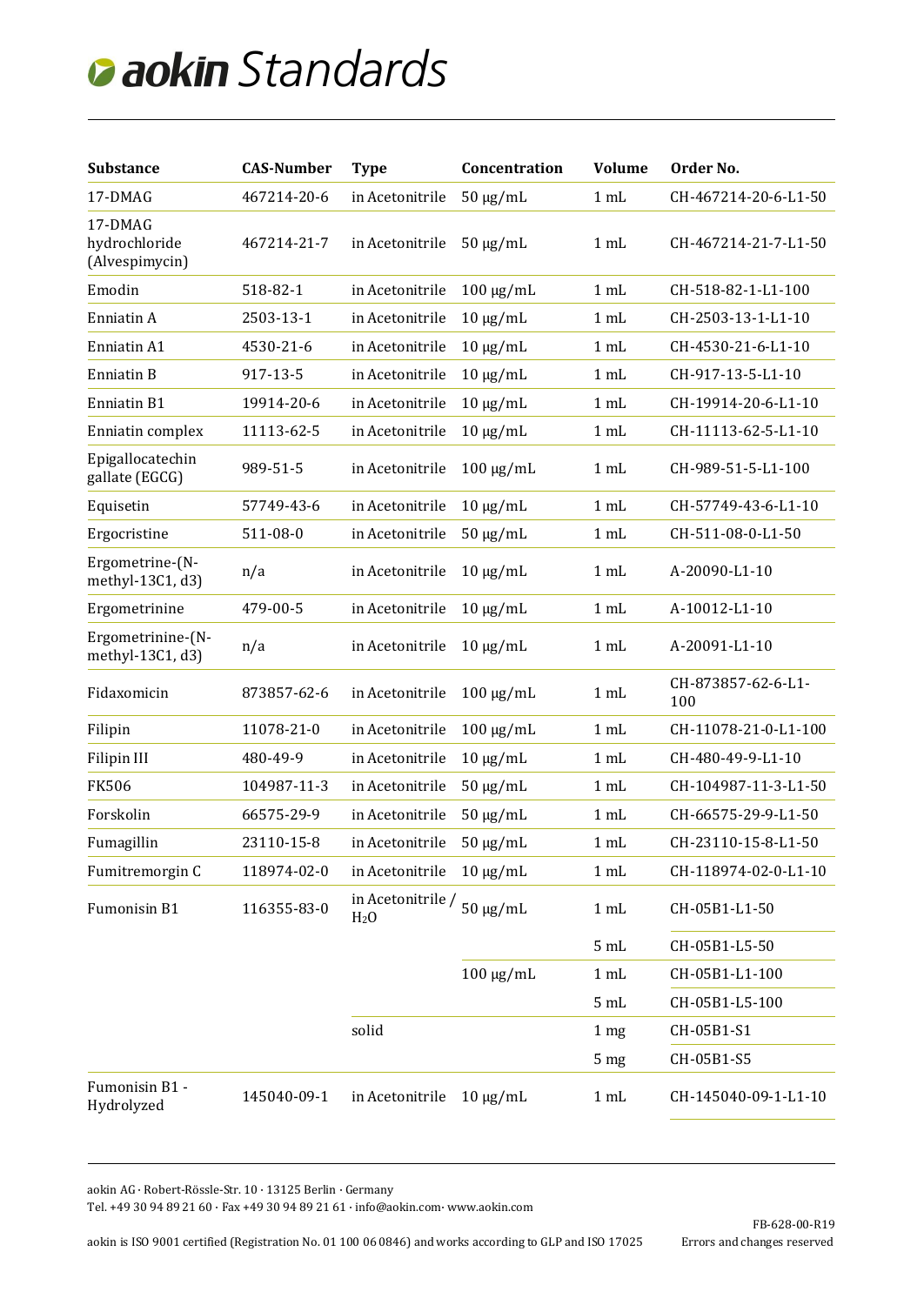| <b>Substance</b>             | <b>CAS-Number</b> | <b>Type</b>                                                    | Concentration  | <b>Volume</b>   | Order No.            |
|------------------------------|-------------------|----------------------------------------------------------------|----------------|-----------------|----------------------|
| Fumonisin B2                 | 116355-84-1       | in Acetoni<br>trile / $_{100~\mu\rm g/mL}$<br>H <sub>2</sub> 0 |                | 1 mL            | CH-05B2-L1-100       |
|                              |                   |                                                                |                | 5 mL            | CH-05B2-L5-100       |
|                              |                   | solid                                                          |                | 1 <sub>mg</sub> | CH-05B2-S1           |
|                              |                   |                                                                |                | 5 <sub>mg</sub> | CH-05B2-S5           |
| Fumonisin B2 -<br>Hydrolyzed | 147985-10-2       | in Acetonitrile                                                | $10 \mu g/mL$  | 1 mL            | CH-147985-10-2-L1-10 |
| Fumonisin B1/B2              | mixture           | in Acetonitrile /<br>H <sub>2</sub> O                          |                | 1 mL            | CH-05-L1-50          |
|                              |                   | <b>B1</b>                                                      | $50 \mu g/mL$  |                 |                      |
|                              |                   | B <sub>2</sub>                                                 | $50 \mu g/mL$  |                 |                      |
| Fumonisin B1/B2              | mixture           | in Acetonitrile /<br>H <sub>2</sub> 0                          |                | 5 <sub>ml</sub> | CH-05-L5-50          |
|                              |                   | <b>B1</b>                                                      | $50 \mu g/mL$  |                 |                      |
|                              |                   | B2                                                             | $50 \mu g/mL$  |                 |                      |
| Fumonisin B1/B2              | mixture           | in Acetonitrile /<br>H <sub>2</sub> O                          |                | 1 mL            | CH-05-L1-10050       |
|                              |                   | <b>B1</b>                                                      | $100 \mu g/mL$ |                 |                      |
|                              |                   | B <sub>2</sub>                                                 | $50 \mu g/mL$  |                 |                      |
| Fumonisin B1/B2              | mixture           | in Acetonitrile /<br>H <sub>2</sub> O                          |                | 5 <sub>ml</sub> | CH-05-L5-10050       |
|                              |                   | <b>B1</b>                                                      | $100 \mu g/mL$ |                 |                      |
|                              |                   | B <sub>2</sub>                                                 | $50 \mu g/mL$  |                 |                      |
| Fumonisin B3                 | 136379-59-4       | in Acetonitrile /<br>H <sub>2</sub> 0                          | $100 \mu g/mL$ | 1 mL            | CH-05B3-L1-100       |
|                              |                   |                                                                |                | 5 mL            | CH-05B3-L5-100       |
| Fusarenon X                  | 23255-69-8        | in Acetonitrile                                                | $10 \mu g/mL$  | 1 mL            | CH-23255-69-8-L1-10  |
| Geldanamycin                 | 30562-34-6        | in Acetonitrile                                                | $100 \mu g/mL$ | 1 mL            | CH-30562-34-6-L1-100 |
| Genistein                    | 446-72-0          | in Acetonitrile                                                | $100 \mu g/mL$ | 1 mL            | CH-446-72-0-L1-100   |
| Gliotoxin                    | 67-99-2           | in Acetonitrile                                                | $10 \mu g/mL$  | 1 mL            | CH-67-99-2-L1-10     |
| HC toxin                     | 83209-65-8        | in Acetonitrile                                                | $10 \mu g/mL$  | 1 mL            | CH-83209-65-8-L1-10  |
| Helvolic acid<br>(Fumigacin) | 29400-42-8        | in Acetonitrile                                                | $10 \mu g/mL$  | 1 mL            | CH-29400-42-8-L1-10  |
| HT-2 Toxin                   | 26934-87-2        | in Acetonitrile                                                | $100 \mu g/mL$ | 1 mL            | CH-08-L1-100         |
|                              |                   |                                                                |                | 5 mL            | CH-08-L5-100         |
|                              |                   | solid                                                          |                | 1 <sub>mg</sub> | CH-08-S1             |
|                              |                   |                                                                |                | 5 <sub>mg</sub> | CH-08-S5             |
|                              |                   |                                                                |                |                 |                      |

aokin AG · Robert-Rössle-Str. 10 · 13125 Berlin · Germany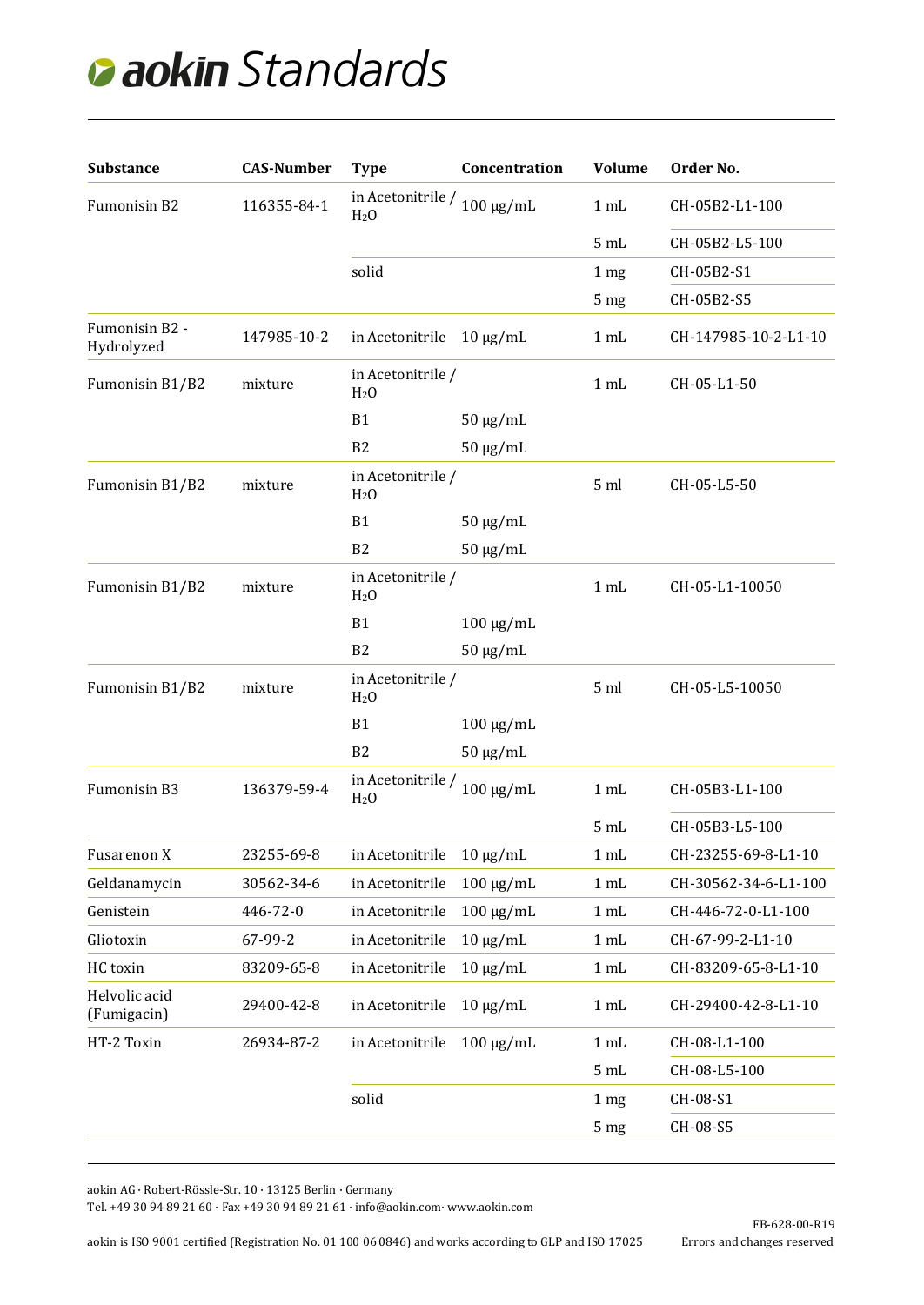| <b>Substance</b>                  | <b>CAS-Number</b> | <b>Type</b>     | Concentration  | <b>Volume</b>   | Order No.                 |
|-----------------------------------|-------------------|-----------------|----------------|-----------------|---------------------------|
| Hypericin                         | 548-04-9          | in Acetonitrile | $50 \mu g/mL$  | 1 mL            | CH-548-04-9-L1-50         |
| Ionomycin (Ca)                    | 56092-82-1        | in Acetonitrile | $100 \mu g/mL$ | 1 mL            | CH-56092-82-1-L1-100      |
| Ionomycin (free acid)             | 56092-81-0        | in Acetonitrile | $50 \mu g/mL$  | 1 mL            | CH-56092-81-0-L1-50       |
| K252a                             | 99533-80-9        | in Acetonitrile | $50 \mu g/mL$  | 1 mL            | CH-99533-80-9-L1-50       |
| <b>K252b</b>                      | 99570-78-2        | in Acetonitrile | $10 \mu g/mL$  | 1 mL            | CH-99570-78-2-L1-10       |
| K252c                             | 85753-43-1        | in Acetonitrile | $10 \mu g/mL$  | 1 mL            | CH-85753-43-1-L1-10       |
| KT5720                            | 108068-98-0       | in Acetonitrile | $10 \mu g/mL$  | 1 mL            | CH-108068-98-0-L1-10      |
| KT5823                            | 126643-37-6       | in Acetonitrile | $10 \mu g/mL$  | 1 mL            | CH-126643-37-6-L1-10      |
| Leptomycin A                      | 87081-36-5        | in Acetonitrile | $10 \mu g/mL$  | 1 mL            | CH-87081-36-5-L1-10       |
| Leptomycin B                      | 87081-35-4        | in Acetonitrile | $10 \mu g/mL$  | 1 mL            | CH-87081-35-4-L1-10       |
| Lestaurtinib (KT5555) 111358-88-4 |                   | in Acetonitrile | $10 \mu g/mL$  | 1 mL            | CH-111358-88-4-L1-10      |
| Lutein                            | 127-40-2          | in Acetonitrile | $50 \mu g/mL$  | 1 mL            | CH-127-40-2-L1-50         |
| Meleagrin                         | 71751-77-4        | in Acetonitrile | $10 \mu g/mL$  | 1 mL            | CH-71751-77-4-L1-10       |
| Microcystin LR                    | 101043-37-2       | in Acetonitrile | $10 \mu g/mL$  | 1 mL            | CH-101043-37-2-L1-10      |
| Microcystin RR                    | 111755-37-4       | in Acetonitrile | $10 \mu g/mL$  | 1 mL            | CH-111755-37-4-L1-10      |
| Microcystin WR                    | 138234-58-9       | in Acetonitrile | $10 \mu g/mL$  | 1 mL            | CH-138234-58-9-L1-10      |
| Microcystin-[D-Asp3]-<br>LR       | 120011-66-7       | in Acetonitrile | $10 \mu g/mL$  | 1 mL            | CH-120011-66-7-L1-10      |
| Mithramycin A                     | 18378-89-7        | in Acetonitrile | $50 \mu g/mL$  | 1 mL            | CH-18378-89-7-L1-50       |
| Mitomycin C                       | $50 - 07 - 7$     | in Acetonitrile | $50 \mu g/mL$  | 1 mL            | CH-50-07-7-L1-50          |
| Moniliformin                      | 71376-34-6        | in Acetonitrile | $10 \mu g/mL$  | 1 mL            | CH-71376-34-6-L1-10       |
| Mycophenolate mofetil 128794-94-5 |                   | in Acetonitrile | $100 \mu g/mL$ | 1 mL            | CH-128794-94-5-L1-<br>100 |
| Mycophenolic acid                 | 24280-93-1        | in Acetonitrile | $100 \mu g/mL$ | 1 <sub>mL</sub> | CH-24280-93-1-L1-100      |
| Myriocin                          | 35891-70-4        | in Acetonitrile | $10 \mu g/mL$  | 1 mL            | CH-35891-70-4-L1-10       |
| Neosolaniol                       | 36519-25-2        | in Acetonitrile | $10 \mu g/mL$  | 1 mL            | CH-36519-25-2-L1-10       |
| Netropsin<br>dihydrochloride      | 18133-22-7        | in Acetonitrile | $50 \mu g/mL$  | 1 mL            | CH-18133-22-7-L1-50       |
| Nigericin                         | 28643-80-3        | in Acetonitrile | $100 \mu g/mL$ | 1 mL            | CH-28643-80-3-L1-100      |
| Nivalenol                         | 23282-20-4        | in Acetonitrile | $50 \mu g/mL$  | 1 mL            | CH-23282-20-4-L1-50       |
| Nonactin                          | 6833-84-7         | in Acetonitrile | $50 \mu g/mL$  | 1 mL            | CH-6833-84-7-L1-50        |
| Ochratoxin A*                     | 303-47-9          | in Acetonitrile | $10 \mu g/mL$  | 1 <sub>mL</sub> | CH-04-L1-10               |
|                                   |                   |                 |                | 5 mL            | CH-04-L5-10               |
|                                   |                   | solid           |                | 1 <sub>mg</sub> | CH-04-S1                  |
|                                   |                   |                 |                | 5 mg            | CH-04-S5                  |
|                                   |                   |                 |                |                 |                           |

aokin AG · Robert-Rössle-Str. 10 · 13125 Berlin · Germany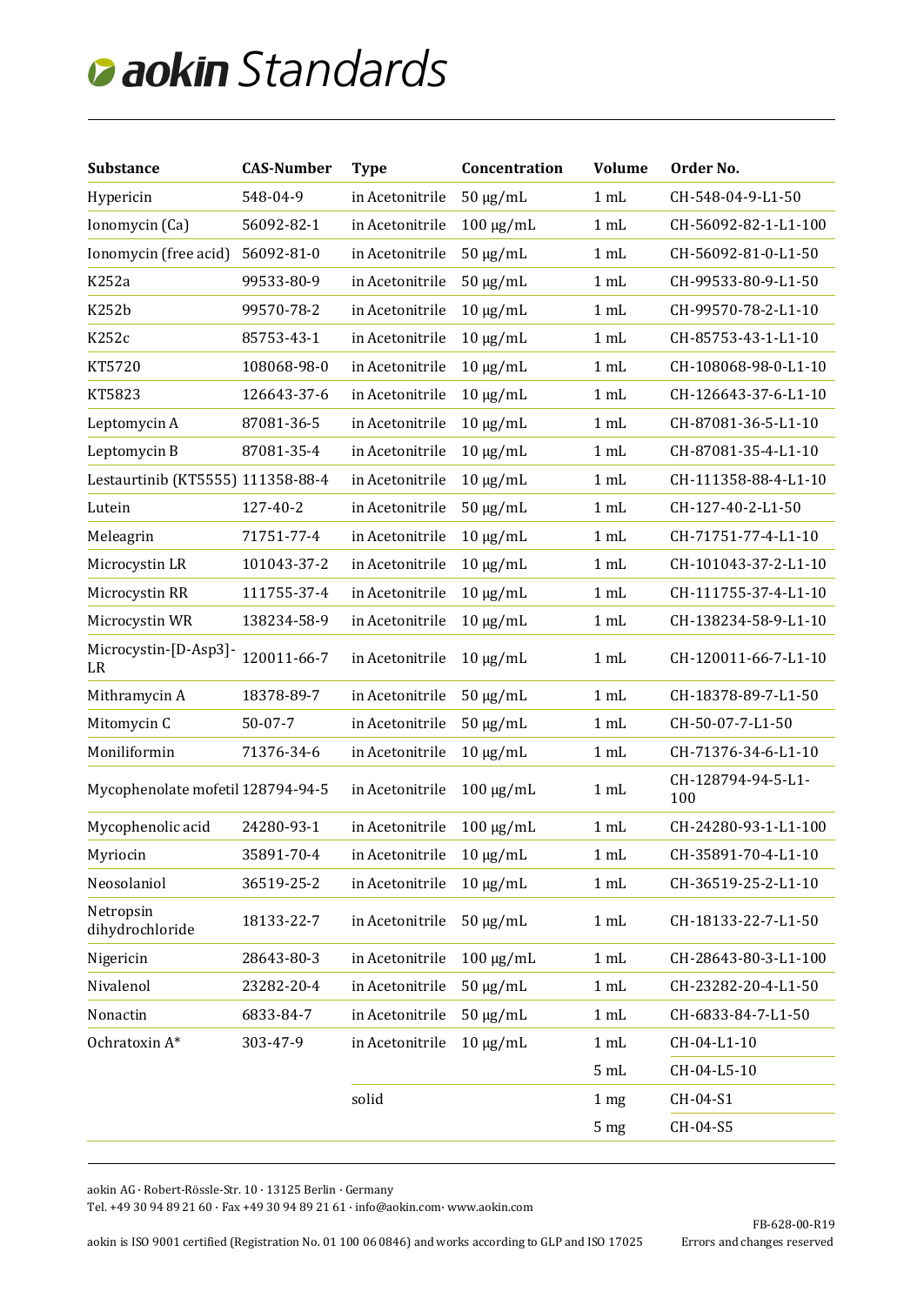| <b>Substance</b>                              | <b>CAS-Number</b> | <b>Type</b>     | Concentration  | <b>Volume</b>   | Order No.            |
|-----------------------------------------------|-------------------|-----------------|----------------|-----------------|----------------------|
| 2'R-Ochratoxin A<br>$(14(R)$ Ochratoxin A)    | n/a               | in Acetonitrile | $10 \mu g/mL$  | 1 mL            | B-2'R04-L1-10        |
| Ochratoxin A-(phenyl-<br>d5)                  | 666236-28-8       | in Acetonitrile | $10 \mu g/mL$  | 1 mL            | A-02-20163-L1-10     |
| Ochratoxin alpha                              | 19165-63-0        | in Acetonitrile | $10 \mu g/mL$  | 1 mL            | CH-19165-63-0-L1-10  |
| Ochratoxin B                                  | 4825-86-9         | in Acetonitrile | $10 \mu g/mL$  | 1 mL            | CH-4825-86-9-L1-10   |
| Ochratoxin C                                  | 4865-85-4         | in Acetonitrile | $10 \mu g/mL$  | 1 mL            | A-02-10034-L1-10     |
| Ochratoxin C-(phenyl-<br>d5)                  | n/a               | in Acetonitrile | $10 \mu g/mL$  | 1 mL            | A-02-20164-L1-10     |
| Okadaic acid                                  | 78111-17-8        | in Acetonitrile | $5 \mu g/mL$   | 1 mL            | CH-78111-17-8-L1-5   |
| Oligomycin A                                  | 579-13-5          | in Acetonitrile | $10 \mu g/mL$  | 1 mL            | CH-579-13-5-L1-10    |
| Oligomycin B                                  | 11050-94-5        | in Acetonitrile | $10 \mu g/mL$  | 1 mL            | CH-11050-94-5-L1-10  |
| Oligomycin C                                  | 11052-72-5        | in Acetonitrile | $10 \mu g/mL$  | 1 mL            | CH-11052-72-5-L1-10  |
| Oligomycin Complex                            | 11052-72-5        | in Acetonitrile | $10 \mu g/mL$  | 1 mL            | CH-1404-19-9-L1-10   |
| Ophiobolin A                                  | 4611-05-6         | in Acetonitrile | $10 \mu g/mL$  | 1 mL            | CH-4611-05-6-L1-10   |
| Ophiobolin B                                  | 5601-74-1         | in Acetonitrile | $10 \mu g/mL$  | 1 mL            | CH-5601-74-1-L1-10   |
| Paclitaxel                                    | 33069-62-4        | in Acetonitrile | $100 \mu g/mL$ | 1 mL            | CH-33069-62-4-L1-100 |
| Parthenolide                                  | 57186-25-1        | in Acetonitrile | $100 \mu g/mL$ | 1 mL            | CH-57186-25-1-L1-100 |
| Patulin                                       | 149-29-1          | in Acetonitrile | $100 \mu g/mL$ | 1 mL            | CH-06-L1-100         |
|                                               |                   |                 |                | 5 mL            | CH-06-L5-100         |
|                                               |                   | solid           |                | 1 <sub>mg</sub> | CH-06-S1             |
|                                               |                   |                 |                | 5 <sub>mg</sub> | CH-06-S5             |
| Paxilline                                     | 57186-25-1        | in Acetonitrile | $10 \mu g/mL$  | 1 mL            | CH-57186-25-1-L1-10  |
| Penicillic Acid                               | $90 - 65 - 3$     | in Acetonitrile | $50 \mu g/mL$  | 1 mL            | CH-90-65-3-L1-50     |
| Penitrem A                                    | 12627-35-9-       | in Acetonitrile | $10 \mu g/mL$  | 1 mL            | CH-12627-35-9-L1-10  |
| Phomopsin A                                   | 64925-80-0        | in Acetonitrile | $10 \mu g/mL$  | 1 mL            | CH-64925-80-0-L1-10  |
| PKC412 (Midostaurin) 120685-11-2              |                   | in Acetonitrile | $50 \mu g/mL$  | 1 mL            | CH-120685-11-2-L1-50 |
| Prodigiosin<br>hydrochloride                  | 56144-17-3        | in Acetonitrile | $10 \mu g/mL$  | 1 mL            | CH-56144-17-3-L1-10  |
| Puromycin 2HCl                                | 58-58-2           | in Acetonitrile | $100 \mu g/mL$ | 1 mL            | CH-58-58-2-L1-100    |
| Puromycin<br>dihydrochloride<br>(animal free) | 58-58-2           | in Acetonitrile | $100 \mu g/mL$ | 1 mL            | CH-58-58-2-L1-100    |
| Puromycin-Amino-<br>Nucleoside                | 58-60-6           | in Acetonitrile | $100 \mu g/mL$ | 1 mL            | CH-58-60-6-L1-100    |
| PX-866 (Sonolisib)                            | 502632-66-8       | in Acetonitrile | $50 \mu g/mL$  | 1 mL            | CH-502632-66-8-L1-50 |
| Pyocyanin                                     | 85-66-5           | in Acetonitrile | $100 \mu g/mL$ | 1 mL            | CH-85-66-5-L1-100    |
|                                               |                   |                 |                |                 |                      |

aokin AG · Robert-Rössle-Str. 10 · 13125 Berlin · Germany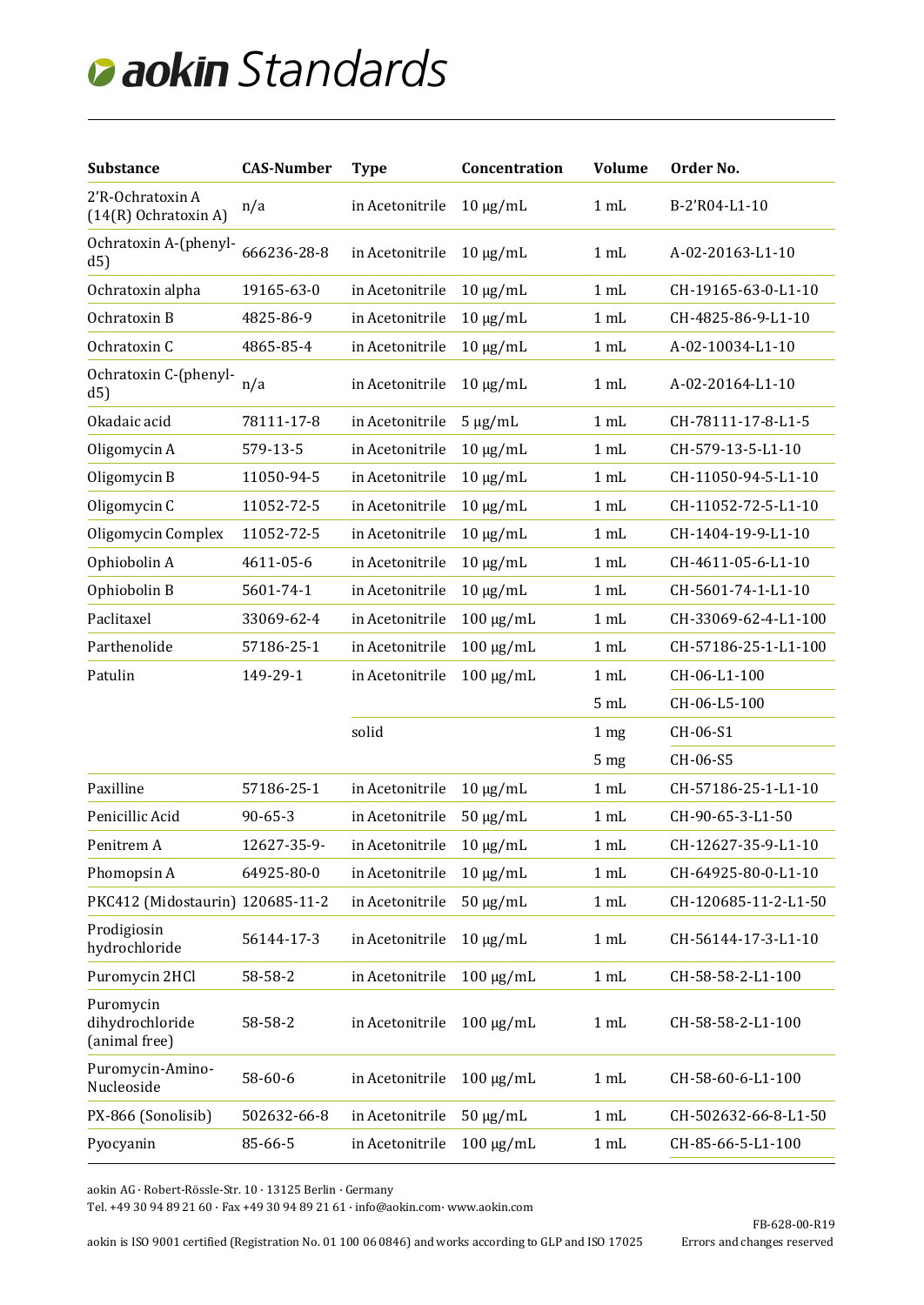| <b>Substance</b>                                                        | <b>CAS-Number</b> | <b>Type</b>     | Concentration  | <b>Volume</b>   | Order No.                 |
|-------------------------------------------------------------------------|-------------------|-----------------|----------------|-----------------|---------------------------|
| Radicicol                                                               | 12772-57-5        | in Acetonitrile | $10 \mu g/mL$  | 1 mL            | CH-12772-57-5-L1-10       |
| Rapamycin                                                               | 53123-88-9        | in Acetonitrile | $100 \mu g/mL$ | 1 mL            | CH-53123-88-9-L1-100      |
| Resveratrol                                                             | $501 - 36 - 0$    | in Acetonitrile | $100 \mu g/mL$ | 1 mL            | CH-501-36-0-L1-100        |
| Roquefortine C                                                          | 58735-64-1        | in Acetonitrile | $10 \mu g/mL$  | 1 mL            | CH-58735-64-1-L1-10       |
| Roridin A                                                               | 14729-29-4        | in Acetonitrile | $10 \mu g/mL$  | 1 mL            | CH-14729-29-4-L1-10       |
| Salinomycin                                                             | 53003-10-4        | in Acetonitrile | $100 \mu g/mL$ | 1 mL            | CH-53003-10-4-L1-100      |
| Shikonin                                                                | 517-89-5          | in Acetonitrile | $100 \mu g/mL$ | 1 mL            | CH-517-89-5-L1-100        |
| Sinefungin                                                              | 58944-73-3        | in Acetonitrile | $10 \mu g/mL$  | 1 mL            | CH-58944-73-3-L1-10       |
| Stauprimide                                                             | 154589-96-5       | in Acetonitrile | $100 \mu g/mL$ | 1 mL            | CH-154589-96-5-L1-<br>100 |
| Staurosporine                                                           | 62996-74-1        | in Acetonitrile | $100 \mu g/mL$ | 1 mL            | CH-62996-74-1-L1-100      |
| Sterigmatocystin                                                        | 10048-13-2        | in Acetonitrile | $50 \mu g/mL$  | 1 mL            | CH-10048-13-2-L1-50       |
| Streptozotocin                                                          | 18883-66-4        | in Acetonitrile | $100 \mu g/mL$ | 1 mL            | CH-18883-66-4-L1-100      |
| Surfactin                                                               | 24730-31-2        | in Acetonitrile | $50 \mu g/mL$  | 1 mL            | CH-24730-31-2-L1-50       |
| Swainsonine                                                             | 72741-87-8        | in Acetonitrile | $10 \mu g/mL$  | 1 mL            | CH-72741-87-8-L1-10       |
| T-2 Toxin*                                                              | 21259-20-1        | in Acetonitrile | $100 \mu g/mL$ | 1 mL            | CH-07-L1-100              |
|                                                                         |                   |                 |                | 5 mL            | CH-07-L5-100              |
|                                                                         |                   | solid           |                | 1 <sub>mg</sub> | CH-07-S1                  |
|                                                                         |                   |                 |                | 5 <sub>mg</sub> | CH-07-S5                  |
| T-2 Toxin Tetraol                                                       | 34114-98-2        | in Acetonitrile | $10 \mu g/mL$  | 1 mL            | CH-34114-99-3-L1-10       |
| T-2 Toxin Triol                                                         | 34114-98-2        | in Acetonitrile | $10 \mu g/mL$  | 1 mL            | CH-34114-98-2-L1-10       |
| Tentoxin                                                                | 28540-82-1        | in Acetonitrile | $10 \mu g/mL$  | 1 mL            | A-10035-L1-10             |
| Tentoxin-d3                                                             | n/a               | in Acetonitrile | $10 \mu g/mL$  | 1 mL            | A-20165-L1-10             |
| Tenuazonic acid<br>(mixture of<br>diastereomers)                        | 610-88-8          | in Acetonitrile | $10 \mu g/mL$  | 1 mL            | A-10051-L1-10             |
| Tenuazonic acid-<br>(acetyl-13C2) (mixture mixture<br>of diastereomers) |                   | in Acetonitrile | $10 \mu g/mL$  | 1 mL            | A-20233-L1-10             |
| Thapsigargicin                                                          | 67526-94-7        | in Acetonitrile | $10 \mu g/mL$  | 1 mL            | CH-67526-94-7-L1-10       |
| Thapsigargin                                                            | 67526-95-8        | in Acetonitrile | $10 \mu g/mL$  | 1 mL            | CH-67526-95-8-L1-10       |
| Thiolutin                                                               | $87 - 11 - 6$     | in Acetonitrile | $50 \mu g/mL$  | 1 mL            | CH-87-11-6-L1-50          |
| Thiostrepton                                                            | 1393-48-2         | in Acetonitrile | $100 \mu g/mL$ | 1 mL            | CH-1393-48-2-L1-100       |
| Triacsin C                                                              | 76896-80-5        | in Acetonitrile | $5 \mu g/mL$   | 1 mL            | CH-76896-80-5-L1-5        |
| Trichostatin A                                                          | 58880-19-6        | in Acetonitrile | $100 \mu g/mL$ | 1 mL            | CH-58880-19-6-L1-100      |
| Triptolide                                                              | 38748-32-2        | in Acetonitrile | $50 \mu g/mL$  | 1 mL            | CH-38748-32-2-L1-50       |

aokin AG · Robert-Rössle-Str. 10 · 13125 Berlin · Germany